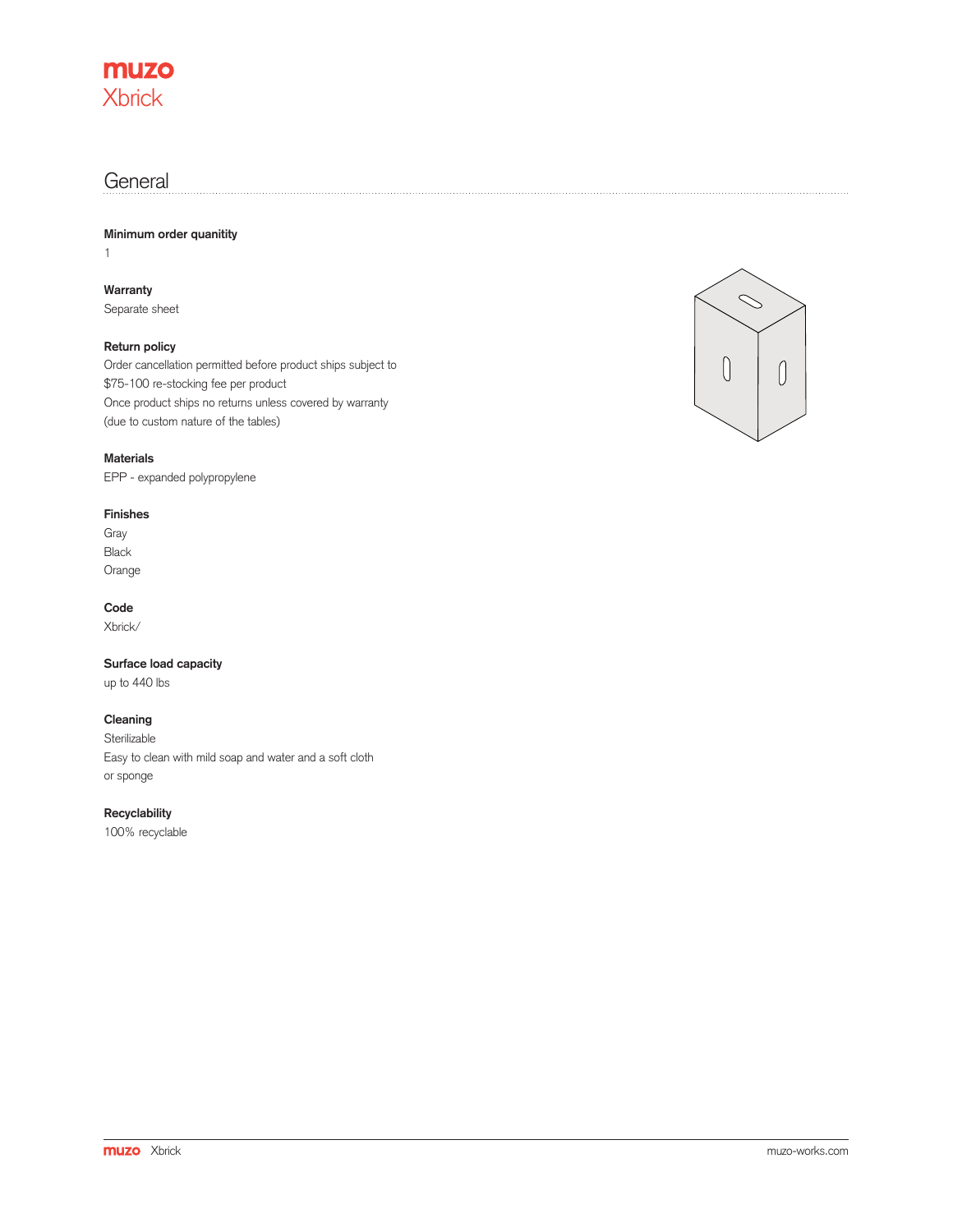## muzo **Xbrick**

## **Dimensions**



Weight: 3 lbs

# Finishes

Color

| <b>Black</b> |              | Orange |
|--------------|--------------|--------|
| (BL          | Gray<br>(GR) | (OR)   |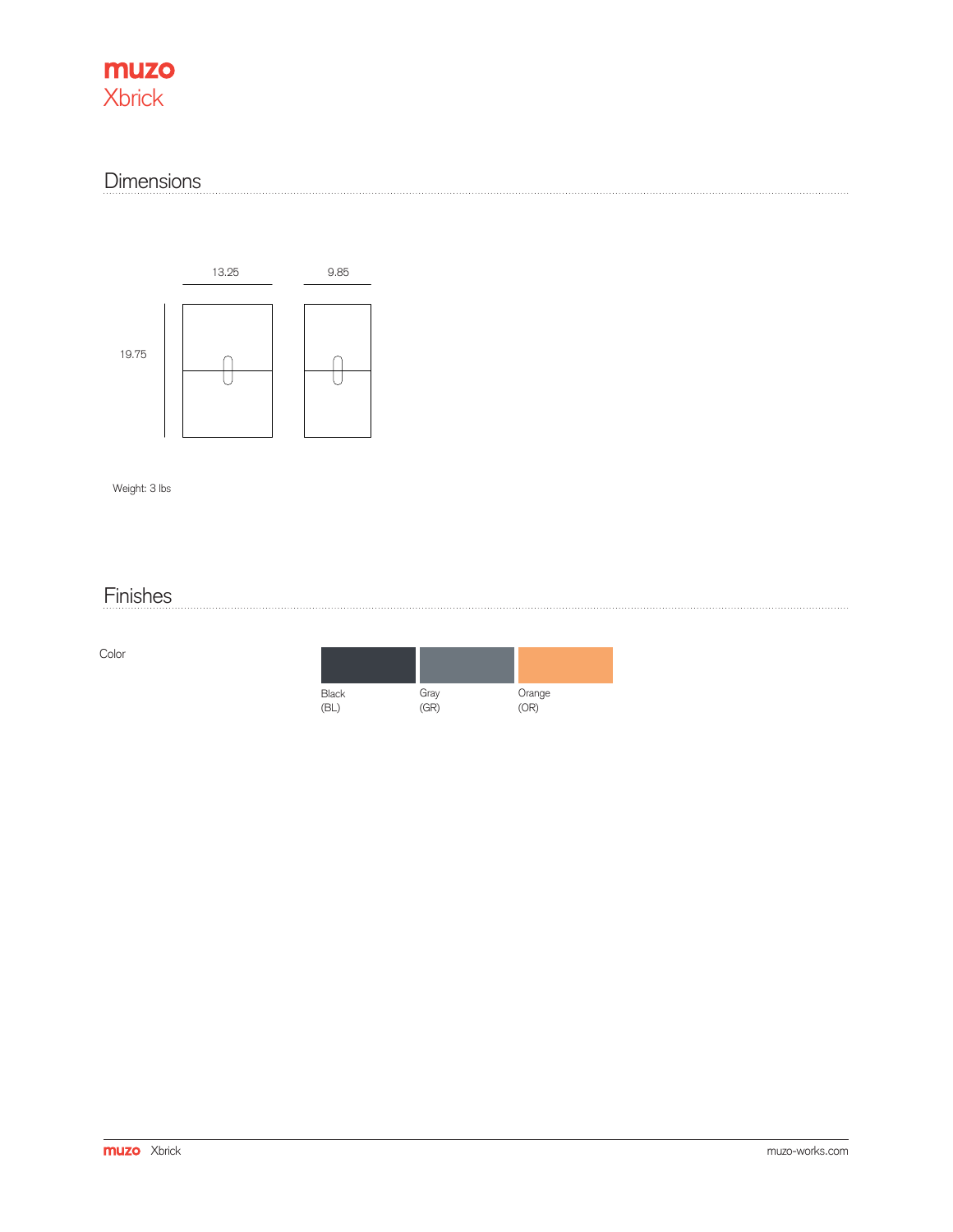

## How to combine

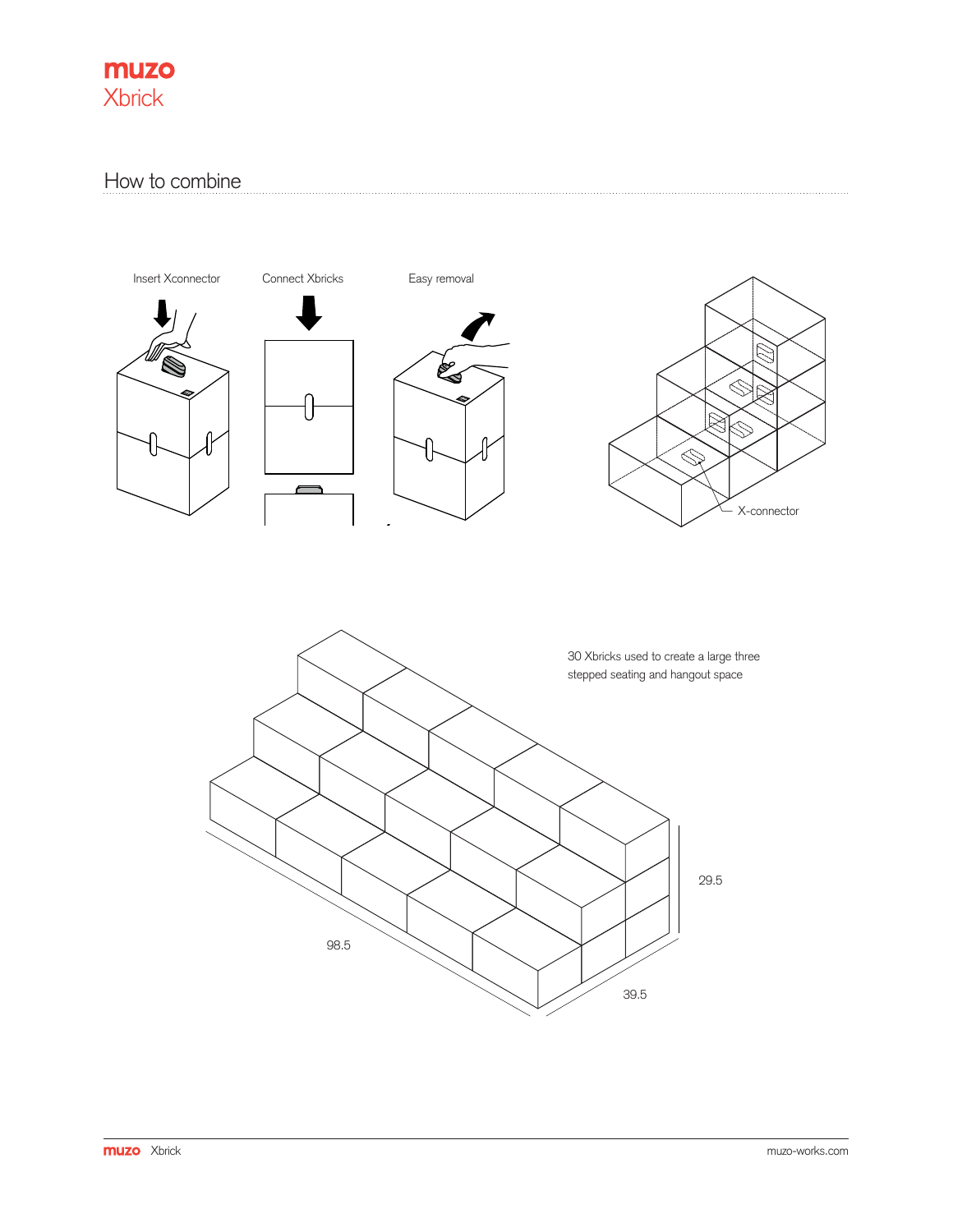

Add ons to make Xbench and Xtable





Xtable Combine wooden top specially designed to be supported by Xbricks strapped together to create a table.



Xbench Combine wooden top specially designed to be supported by Xbricks to create a robust bench.